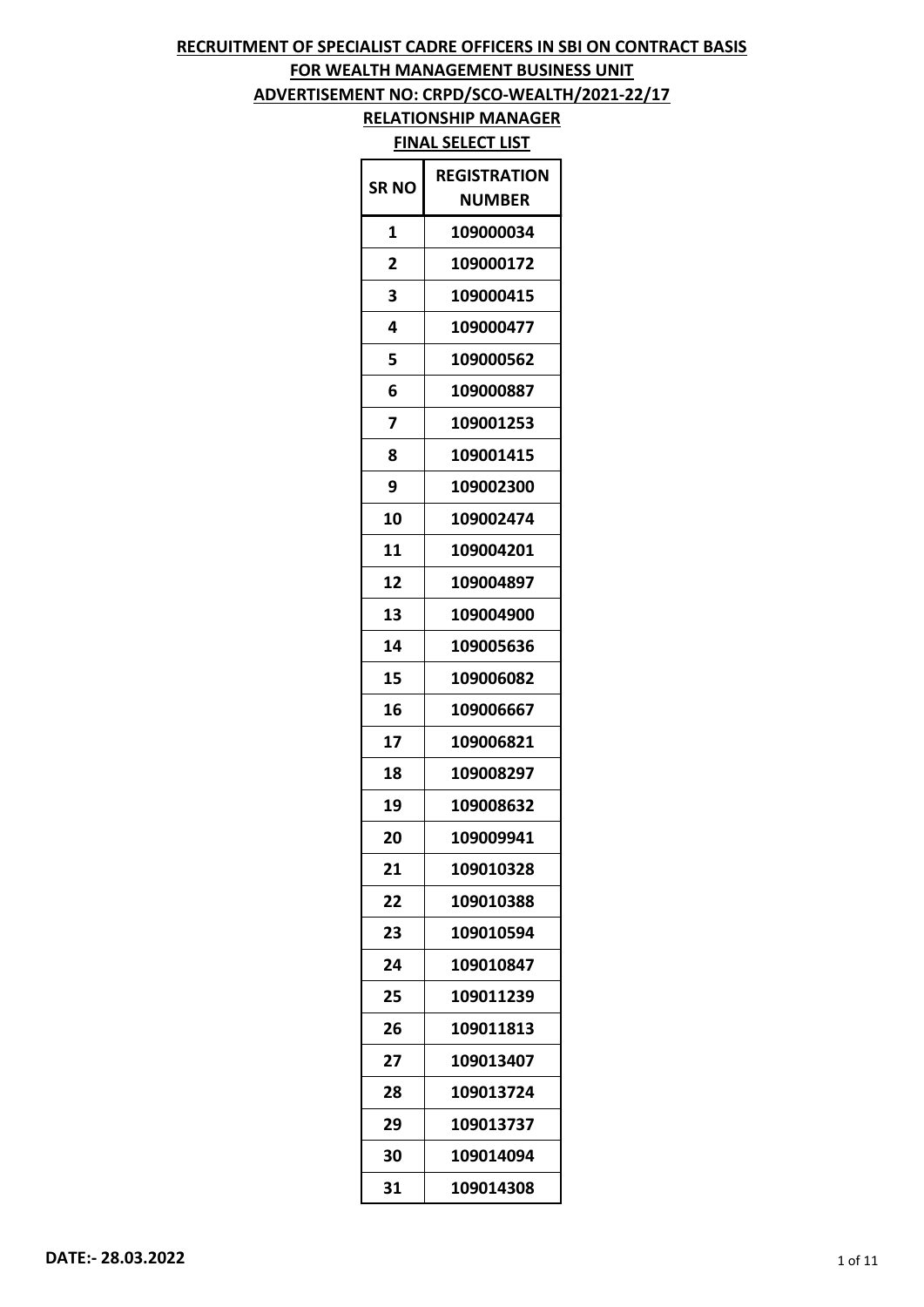# **FOR WEALTH MANAGEMENT BUSINESS UNIT**

**ADVERTISEMENT NO: CRPD/SCO-WEALTH/2021-22/17**

| <b>SRNO</b> | REGISTRATION<br>NUMBER |
|-------------|------------------------|
| 32          | 109014457              |
| 33          | 109014775              |
| 34          | 109015442              |
| 35          | 109017342              |
| 36          | 109017733              |
| 37          | 109018032              |
| 38          | 109018225              |
| 39          | 109018277              |
| 40          | 109020025              |
| 41          | 109020336              |
| 42          | 109020500              |
| 43          | 109020845              |
| 44          | 109020948              |
| 45          | 109021716              |
| 46          | 109022145              |
| 47          | 109023163              |
| 48          | 109025245              |
| 49          | 109026099              |
| 50          | 109026682              |
| 51          | 109026900              |
| 52          | 109027169              |
| 53          | 109027468              |
| 54          | 109027624              |
| 55          | 109027951              |
| 56          | 109028411              |
| 57          | 109029143              |
| 58          | 109029148              |
| 59          | 109029836              |
| 60          | 109029847              |
| 61          | 109029911              |
| 62          | 109030319              |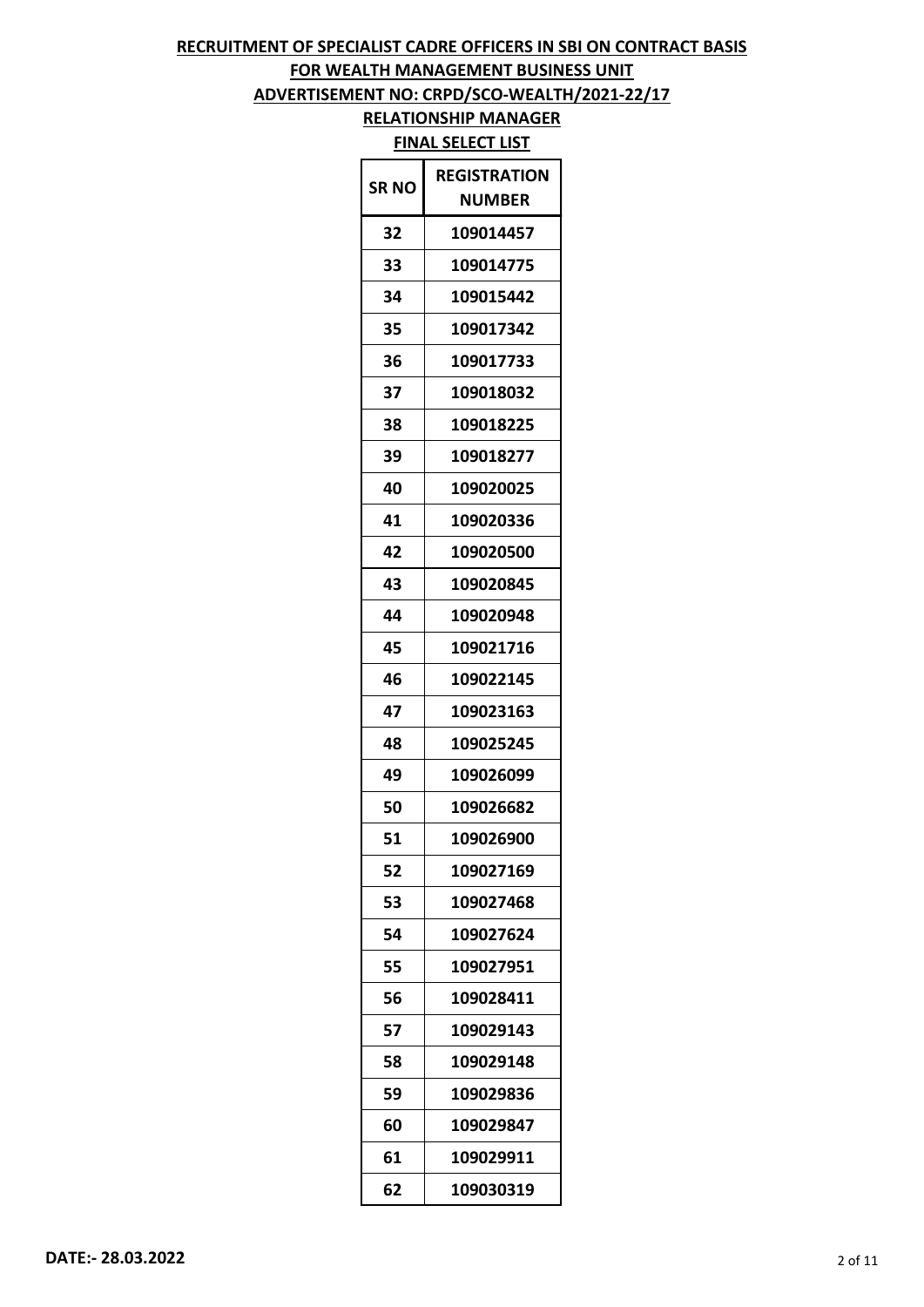# **FOR WEALTH MANAGEMENT BUSINESS UNIT**

**ADVERTISEMENT NO: CRPD/SCO-WEALTH/2021-22/17**

| SR NO | <b>REGISTRATION</b><br><b>NUMBER</b> |
|-------|--------------------------------------|
| 63    | 109030616                            |
| 64    | 109030818                            |
| 65    | 109030911                            |
| 66    | 109031238                            |
| 67    | 109031291                            |
| 68    | 109032244                            |
| 69    | 109032284                            |
| 70    | 109032561                            |
| 71    | 109032854                            |
| 72    | 109032858                            |
| 73    | 109033789                            |
| 74    | 109034105                            |
| 75    | 109034588                            |
| 76    | 109034638                            |
| 77    | 109034722                            |
| 78    | 109034830                            |
| 79    | 109034877                            |
| 80    | 109034915                            |
| 81    | 109035136                            |
| 82    | 109035243                            |
| 83    | 109036977                            |
| 84    | 109037142                            |
| 85    | 109037170                            |
| 86    | 109038064                            |
| 87    | 109038743                            |
| 88    | 109039091                            |
| 89    | 109039126                            |
| 90    | 109039231                            |
| 91    | 109039760                            |
| 92    | 109040613                            |
| 93    | 109040926                            |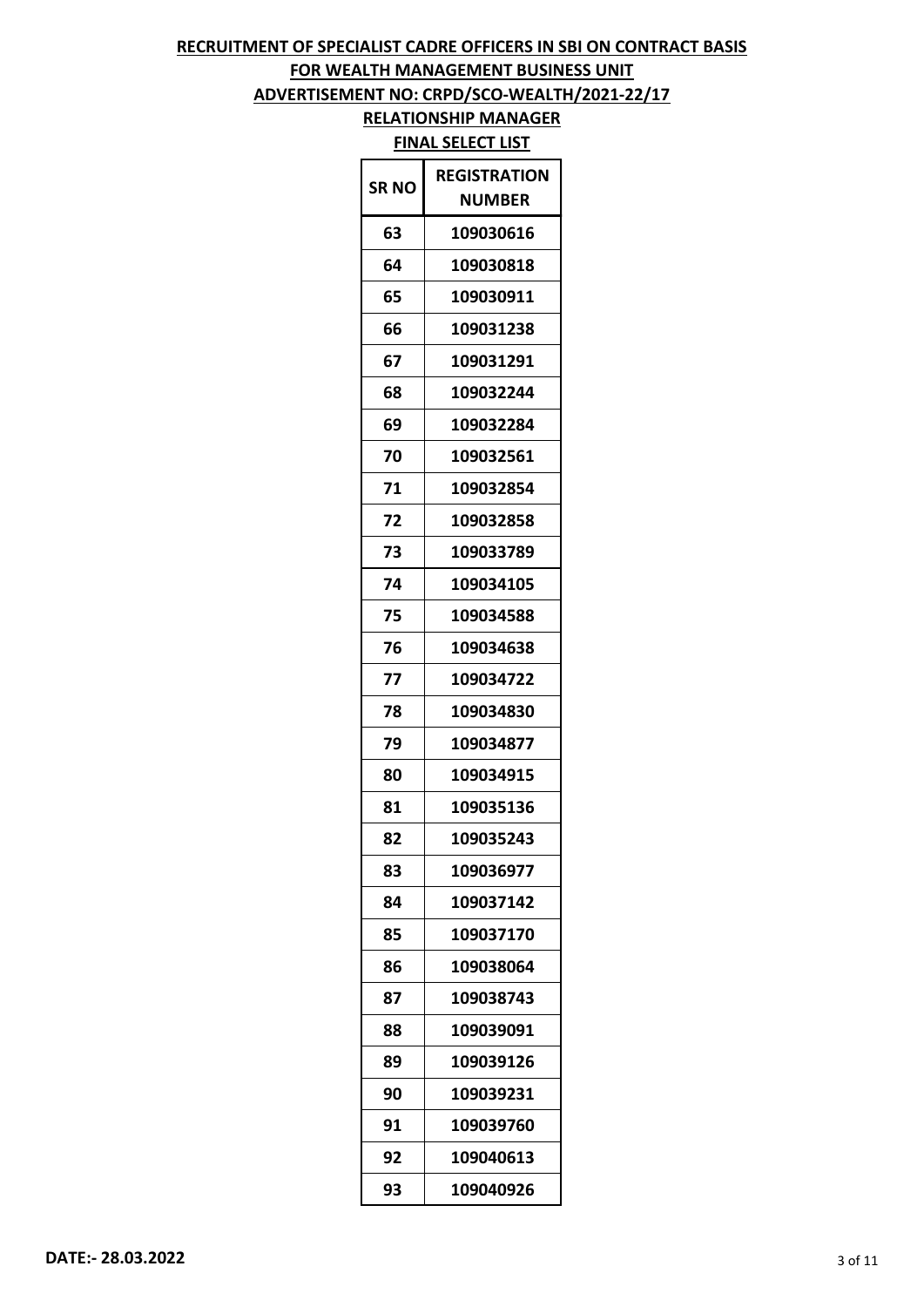# **FOR WEALTH MANAGEMENT BUSINESS UNIT**

## **ADVERTISEMENT NO: CRPD/SCO-WEALTH/2021-22/17**

| SR NO | RFGISTRATION<br><b>NUMBER</b> |
|-------|-------------------------------|
| 94    | 109041045                     |
| 95    | 109041182                     |
| 96    | 109041413                     |
| 97    | 109041641                     |
| 98    | 109041968                     |
| 99    | 109041973                     |
| 100   | 109041986                     |
| 101   | 109042140                     |
| 102   | 109042390                     |
| 103   | 109042393                     |
| 104   | 109043013                     |
| 105   | 109043585                     |
| 106   | 109044067                     |
| 107   | 109044154                     |
| 108   | 109044196                     |
| 109   | 109044249                     |
| 110   | 109044327                     |
| 111   | 109044831                     |
| 112   | 109045242                     |
| 113   | 109045293                     |
| 114   | 109045427                     |
| 115   | 109045449                     |
| 116   | 109045789                     |
| 117   | 109046071                     |
| 118   | 109046087                     |
| 119   | 109046182                     |
| 120   | 109046242                     |
| 121   | 109046285                     |
| 122   | 109046297                     |
| 123   | 109046328                     |
| 124   | 109046686                     |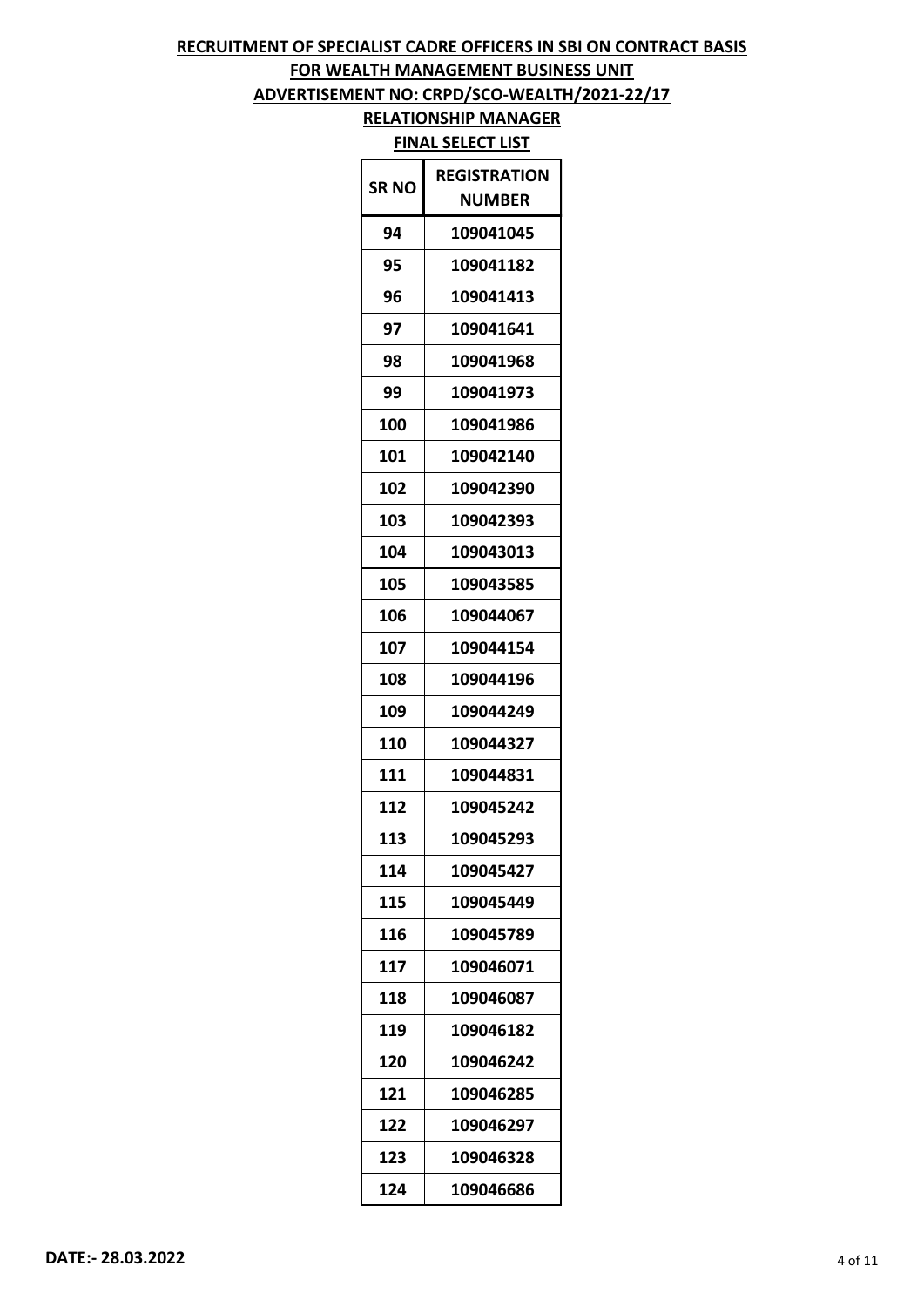## **FOR WEALTH MANAGEMENT BUSINESS UNIT**

**ADVERTISEMENT NO: CRPD/SCO-WEALTH/2021-22/17**

| SR NO | <b>REGISTRATION</b><br><b>NUMBER</b> |
|-------|--------------------------------------|
| 125   | 109046790                            |
| 126   | 109047272                            |
| 127   | 109047917                            |
| 128   | 109048135                            |
| 129   | 109048667                            |
| 130   | 109048914                            |
| 131   | 109048935                            |
| 132   | 109049030                            |
| 133   | 109049089                            |
| 134   | 109049121                            |
| 135   | 109049219                            |
| 136   | 109049244                            |
| 137   | 109049273                            |
| 138   | 109049395                            |
| 139   | 109049757                            |
| 140   | 109050212                            |
| 141   | 109050224                            |
| 142   | 109050312                            |
| 143   | 109050378                            |
| 144   | 109050389                            |
| 145   | 109050471                            |
| 146   | 109050635                            |
| 147   | 109050790                            |
| 148   | 109050800                            |
| 149   | 109050807                            |
| 150   | 109050948                            |
| 151   | 109051186                            |
| 152   | 109051322                            |
| 153   | 109051393                            |
| 154   | 109051465                            |
| 155   | 109051490                            |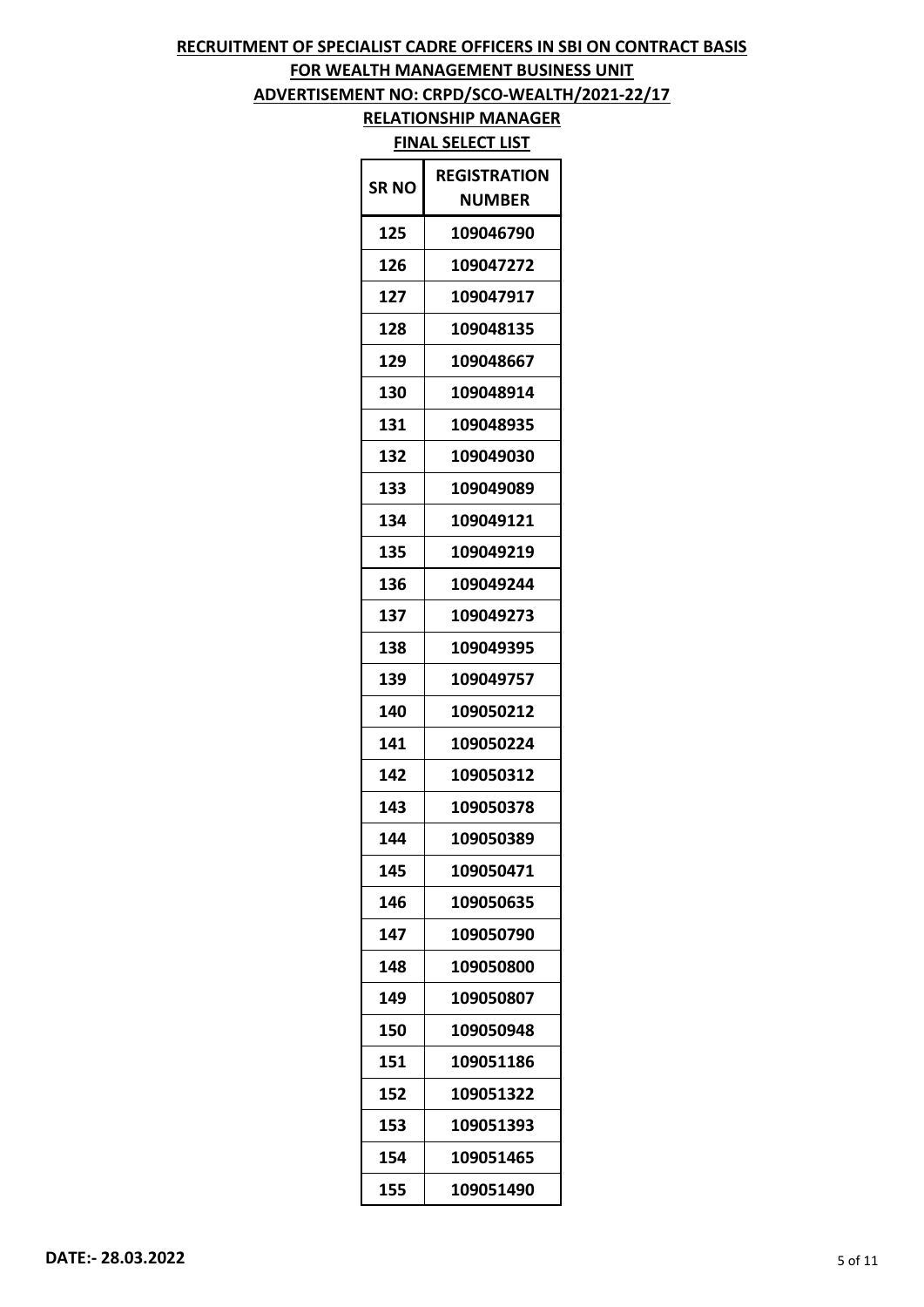# **FOR WEALTH MANAGEMENT BUSINESS UNIT**

**ADVERTISEMENT NO: CRPD/SCO-WEALTH/2021-22/17**

| <b>SR NO</b> | <b>REGISTRATION</b><br><b>NUMBER</b> |
|--------------|--------------------------------------|
| 156          | 109051604                            |
| 157          | 109051760                            |
| 158          | 109051871                            |
| 159          | 109052152                            |
| 160          | 109052163                            |
| 161          | 109052221                            |
| 162          | 109053422                            |
| 163          | 109053542                            |
| 164          | 109053637                            |
| 165          | 109053721                            |
| 166          | 109054123                            |
| 167          | 109054268                            |
| 168          | 109054531                            |
| 169          | 109054535                            |
| 170          | 109055173                            |
| 171          | 109055821                            |
| 172          | 109055888                            |
| 173          | 109056022                            |
| 174          | 109056081                            |
| 175          | 109056603                            |
| 176          | 109056695                            |
| 177          | 109056719                            |
| 178          | 109056801                            |
| 179          | 109056978                            |
| 180          | 109057349                            |
| 181          | 109057485                            |
| 182          | 109057714                            |
| 183          | 109058320                            |
| 184          | 109058543                            |
| 185          | 109058701                            |
| 186          | 109058740                            |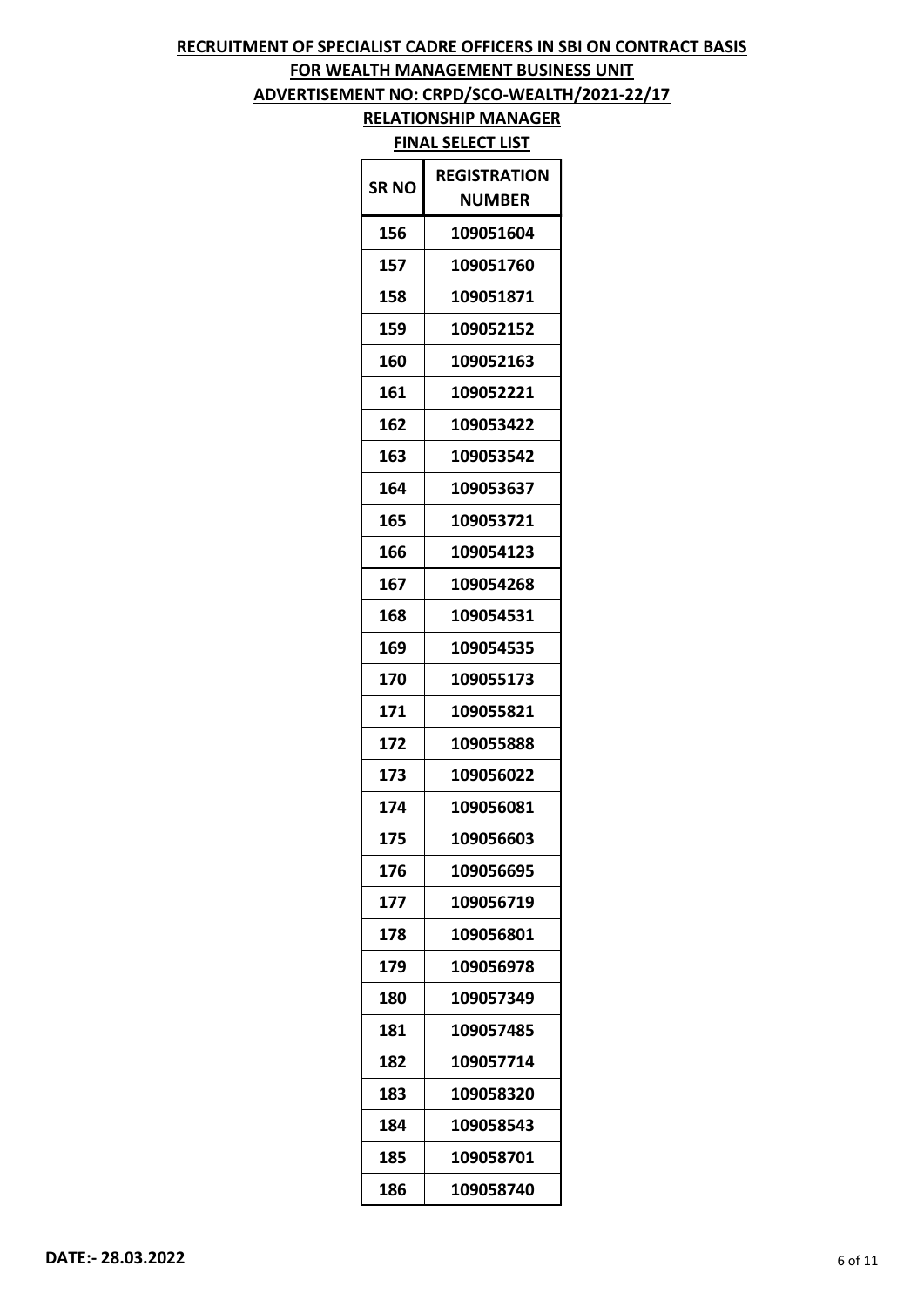# **FOR WEALTH MANAGEMENT BUSINESS UNIT**

**ADVERTISEMENT NO: CRPD/SCO-WEALTH/2021-22/17**

| <b>SRNO</b> | <b>REGISTRATION</b><br><b>NUMBER</b> |
|-------------|--------------------------------------|
| 187         | 109058747                            |
| 188         | 109058957                            |
| 189         | 109059295                            |
| 190         | 109059485                            |
| 191         | 109059864                            |
| 192         | 109059912                            |
| 193         | 109059954                            |
| 194         | 109060034                            |
| 195         | 109060041                            |
| 196         | 109060137                            |
| 197         | 109060206                            |
| 198         | 109060222                            |
| 199         | 109060464                            |
| 200         | 109060692                            |
| 201         | 109060722                            |
| 202         | 109060744                            |
| 203         | 109060893                            |
| 204         | 109061089                            |
| 205         | 109061115                            |
| 206         | 109061179                            |
| 207         | 109061269                            |
| 208         | 109061359                            |
| 209         | 109061407                            |
| 210         | 109061644                            |
| 211         | 109061676                            |
| 212         | 109061839                            |
| 213         | 109061840                            |
| 214         | 109061895                            |
| 215         | 109061955                            |
| 216         | 109061998                            |
| 217         | 109062139                            |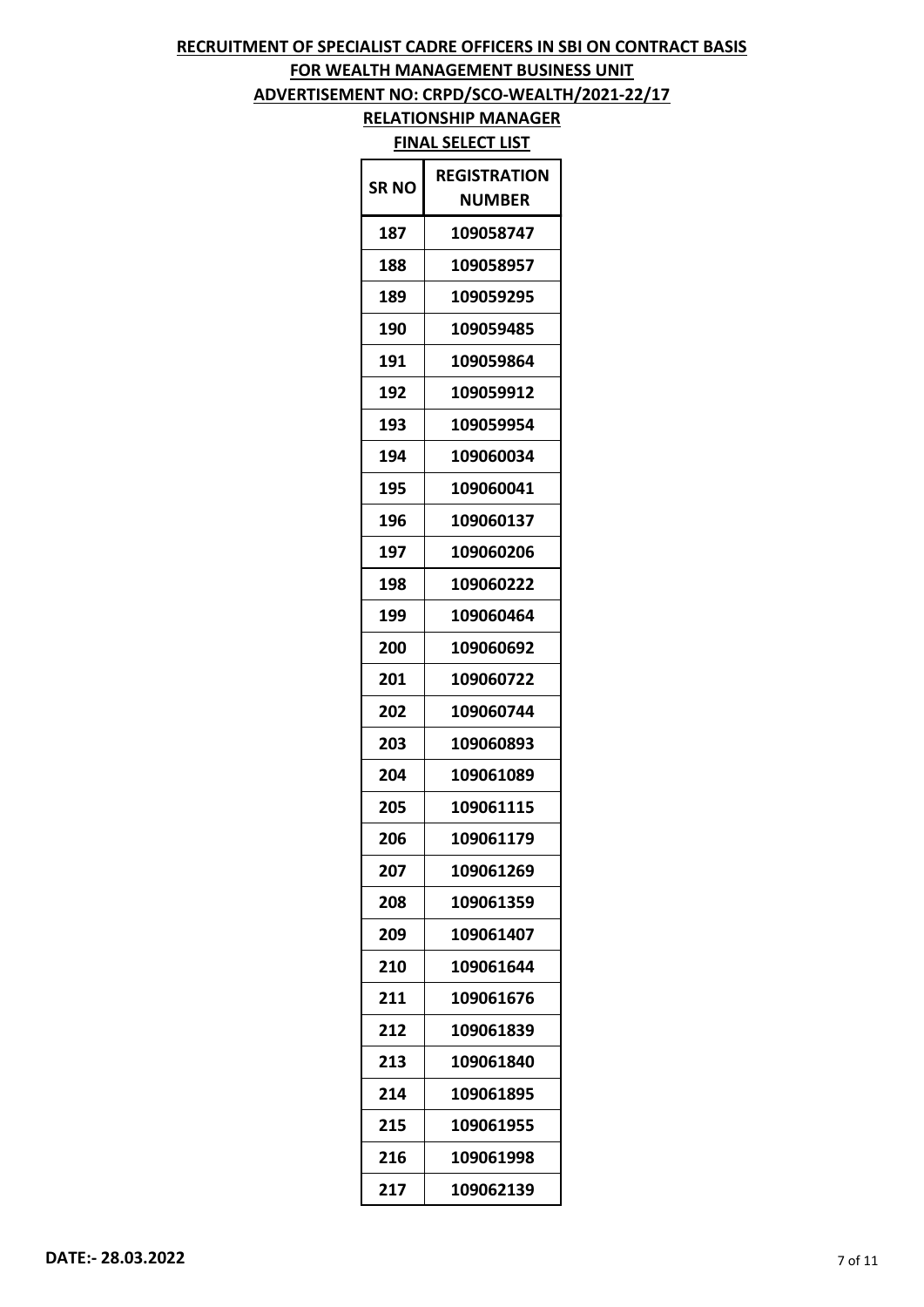# **FOR WEALTH MANAGEMENT BUSINESS UNIT**

**ADVERTISEMENT NO: CRPD/SCO-WEALTH/2021-22/17**

| SR NO | <b>REGISTRATION</b><br><b>NUMBER</b> |
|-------|--------------------------------------|
| 218   | 109062246                            |
| 219   | 109062361                            |
| 220   | 109062533                            |
| 221   | 109062602                            |
| 222   | 109062611                            |
| 223   | 109062658                            |
| 224   | 109062707                            |
| 225   | 109062790                            |
| 226   | 109062932                            |
| 227   | 109063139                            |
| 228   | 109063301                            |
| 229   | 109063463                            |
| 230   | 109063831                            |
| 231   | 109063894                            |
| 232   | 109063924                            |
| 233   | 109063985                            |
| 234   | 109064122                            |
| 235   | 109064488                            |
| 236   | 109064496                            |
| 237   | 109064636                            |
| 238   | 109064719                            |
| 239   | 109064992                            |
| 240   | 109065071                            |
| 241   | 109065313                            |
| 242   | 109065344                            |
| 243   | 109065350                            |
| 244   | 109065454                            |
| 245   | 109065475                            |
| 246   | 109065541                            |
| 247   | 109065583                            |
| 248   | 109065598                            |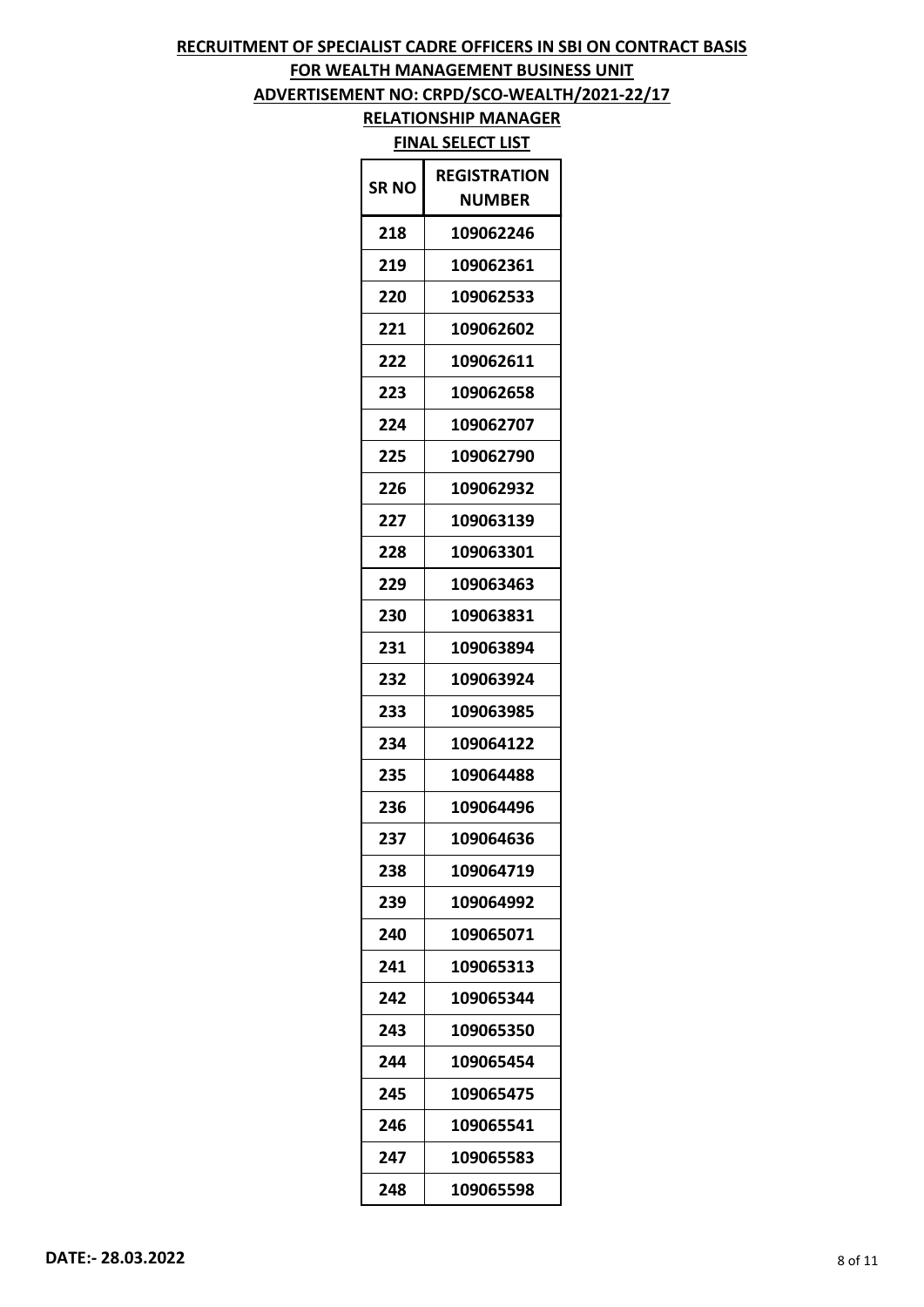# **FOR WEALTH MANAGEMENT BUSINESS UNIT**

## **ADVERTISEMENT NO: CRPD/SCO-WEALTH/2021-22/17**

| <b>SRNO</b> | <b>REGISTRATION</b><br>NUMBER |
|-------------|-------------------------------|
| 249         | 109065958                     |
| 250         | 109065993                     |
| 251         | 109065998                     |
| 252         | 109066012                     |
| 253         | 109066188                     |
| 254         | 109066226                     |
| 255         | 109066304                     |
| 256         | 109066379                     |
| 257         | 109066385                     |
| 258         | 109066426                     |
| 259         | 109066427                     |
| 260         | 109066482                     |
| 261         | 109066505                     |
| 262         | 109066897                     |
| 263         | 109066918                     |
| 264         | 109066931                     |
| 265         | 109067124                     |
| 266         | 109067169                     |
| 267         | 109067172                     |
| 268         | 109067212                     |
| 269         | 109067252                     |
| 270         | 109067278                     |
| 271         | 109067438                     |
| 272         | 109067477                     |
| 273         | 109067635                     |
| 274         | 109067820                     |
| 275         | 109067829                     |
| 276         | 109067844                     |
| 277         | 109067937                     |
| 278         | 109067949                     |
| 279         | 109067985                     |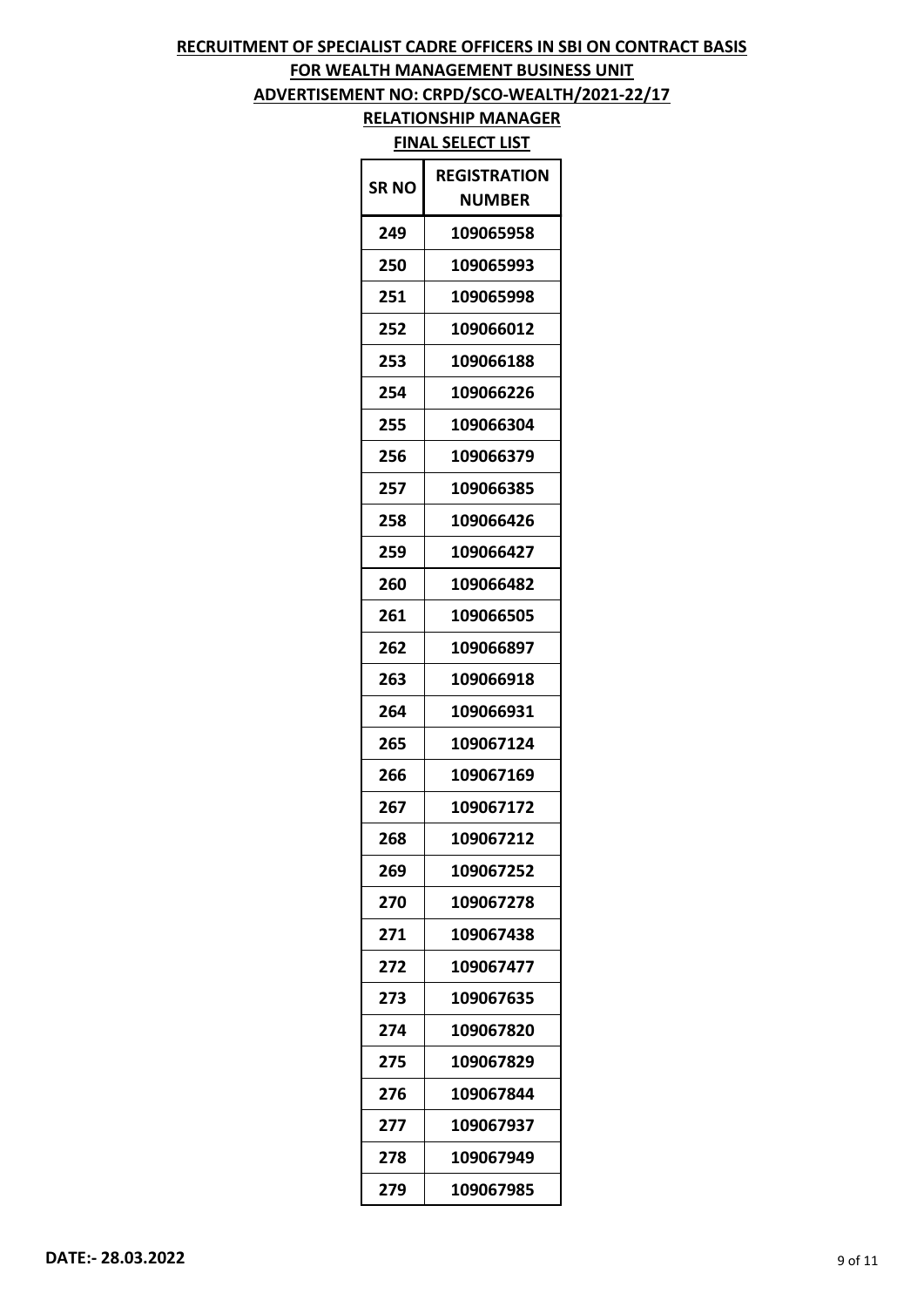# **FOR WEALTH MANAGEMENT BUSINESS UNIT**

**ADVERTISEMENT NO: CRPD/SCO-WEALTH/2021-22/17**

| SR NO | <b>REGISTRATION</b><br><b>NUMBER</b> |
|-------|--------------------------------------|
| 280   | 109068171                            |
| 281   | 109068203                            |
| 282   | 109068307                            |
| 283   | 109068354                            |
| 284   | 109068453                            |
| 285   | 109068466                            |
| 286   | 109068478                            |
| 287   | 109068696                            |
| 288   | 109068700                            |
| 289   | 109068786                            |
| 290   | 109068794                            |
| 291   | 109068808                            |
| 292   | 109068891                            |
| 293   | 109068901                            |
| 294   | 109069159                            |
| 295   | 109069166                            |
| 296   | 109069235                            |
| 297   | 109069368                            |
| 298   | 109069455                            |
| 299   | 109069679                            |
| 300   | 109069925                            |
| 301   | 109070077                            |
| 302   | 109070112                            |
| 303   | 109070545                            |
| 304   | 109070591                            |
| 305   | 109070826                            |
| 306   | 109070932                            |
| 307   | 109071138                            |
| 308   | 109071264                            |
| 309   | 109071651                            |
| 310   | 109071801                            |